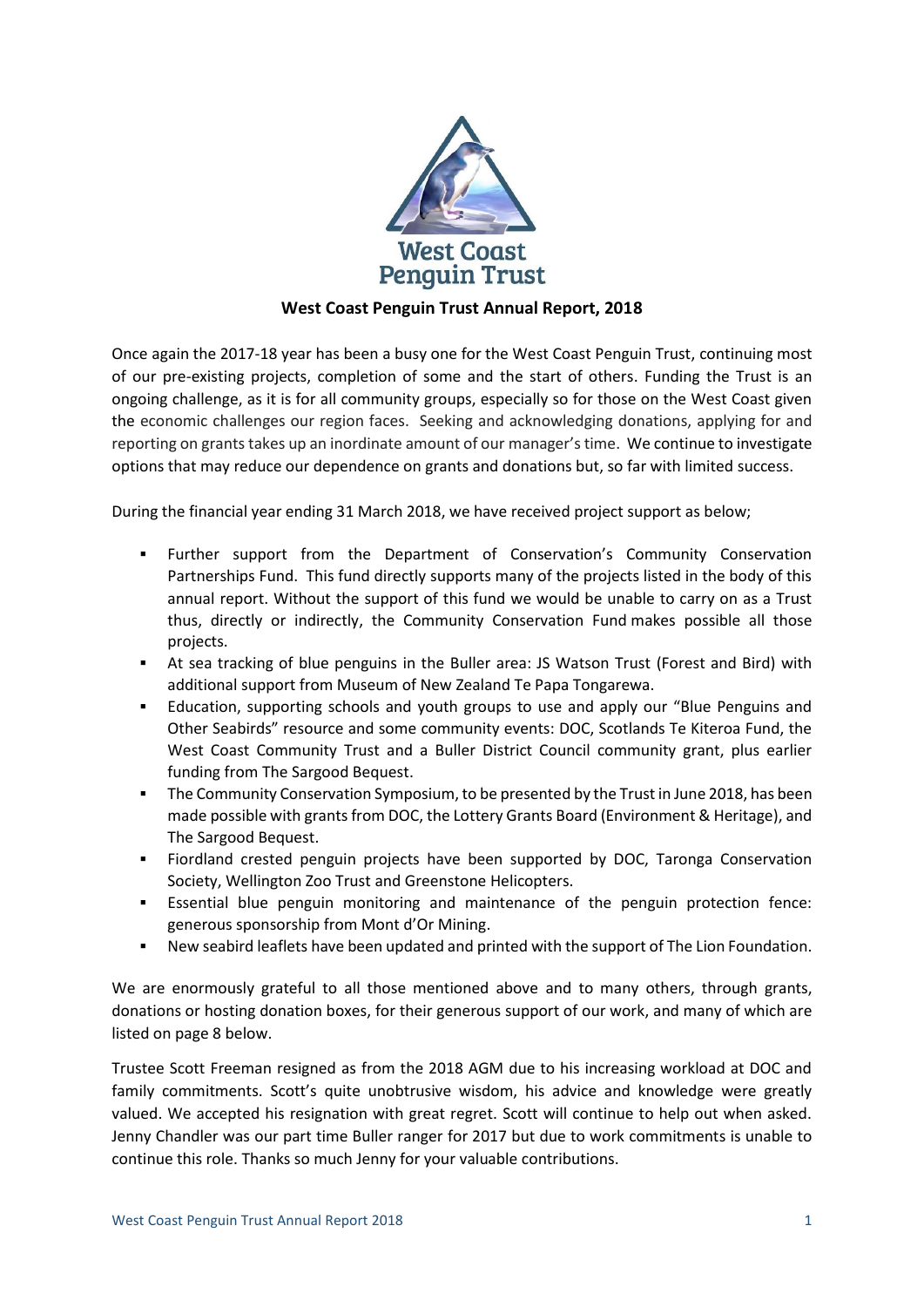Our activities for the year are reviewed project by project below.

# **1. Charleston monitoring**

The main study colony at the mouth of the Nile River was monitored every two weeks from 16 July 2017 until the last chick fledged and the first moulting adults were present on 30 December 2017. Most burrow monitoring in 2017 was carried out by ranger Jenny Chandler with Kerry-Jayne Wilson filling in on a few occasions when Jenny was away on other work.

In 2017 one or two adult Blue Penguins were seen at least once in 39 of the available burrows or nest boxes and one or two eggs were laid in 23 of those burrows (Table1). At least one egg hatched in 18 burrows with chicks fledging in at least 14 burrows. In two other burrows a chick probably fledged but we could not ascertain that with certainty. Just one pair managed to fledge both their chicks.

|                                          | 2017 | 2016 |
|------------------------------------------|------|------|
| Burrow occupied by adult/s               | 39   |      |
| Burrow in which eggs were laid           | 23   | 19   |
| Burrow in which eggs hatched             | 18   |      |
| Burrow in which 1 chick fledged          | 13   |      |
| Burrow in which 1 chick probably fledged |      |      |
| Burrow in which 2 chicks fledged         |      |      |

Table 1. Results of the burrow monitoring at the Nile River Blue Penguin colony, Charleston, 2017.

Breeding success during the 2017 season was better than in 2016 but still lower than that in early years of this study when we could expect nearly half the pairs to raise two chicks.

Most colonies in the Buller Region are slowly declining. The key land-based threat is not stoats; uncontrolled dogs are still a problem in some colonies, notably in the Charleston and Punakaiki River areas. Some marine based threat may be contributing to the declines observed and we hope that our current research tracking the birds at sea using tiny GPS units will provide insights into the marine based threats. We hope to write up the data collected during the last 13 years for publication within the next 12 months.

# **2. Other Buller blue penguin monitoring**

In addition to fortnightly monitoring in the Nile River-mouth colony, we check the following blue penguin colonies elsewhere in the Buller Region once or twice each breeding season; Punakaiki Rivermouth, Bullock Creek, Perfect Strangers, Pahautane and Joyce Bay.

No penguin sign was evident in the Punakaiki River-mouth colony in 2016 or 2017. An uncontrolled dog was observed near the colony prior to the 2016 season and penguin remains found indicate that predation by a dog was responsible for penguin deaths.

At the Bullock Creek colony only three of the nine burrows were occupied by penguins but with a single inspection it was not possible to determine if they were breeding. There had been about five breeding attempts at this small colony prior to 2016. The reason for this decline was not apparent but as the colony is close to town, dog kills and/or human disturbance are likely causes.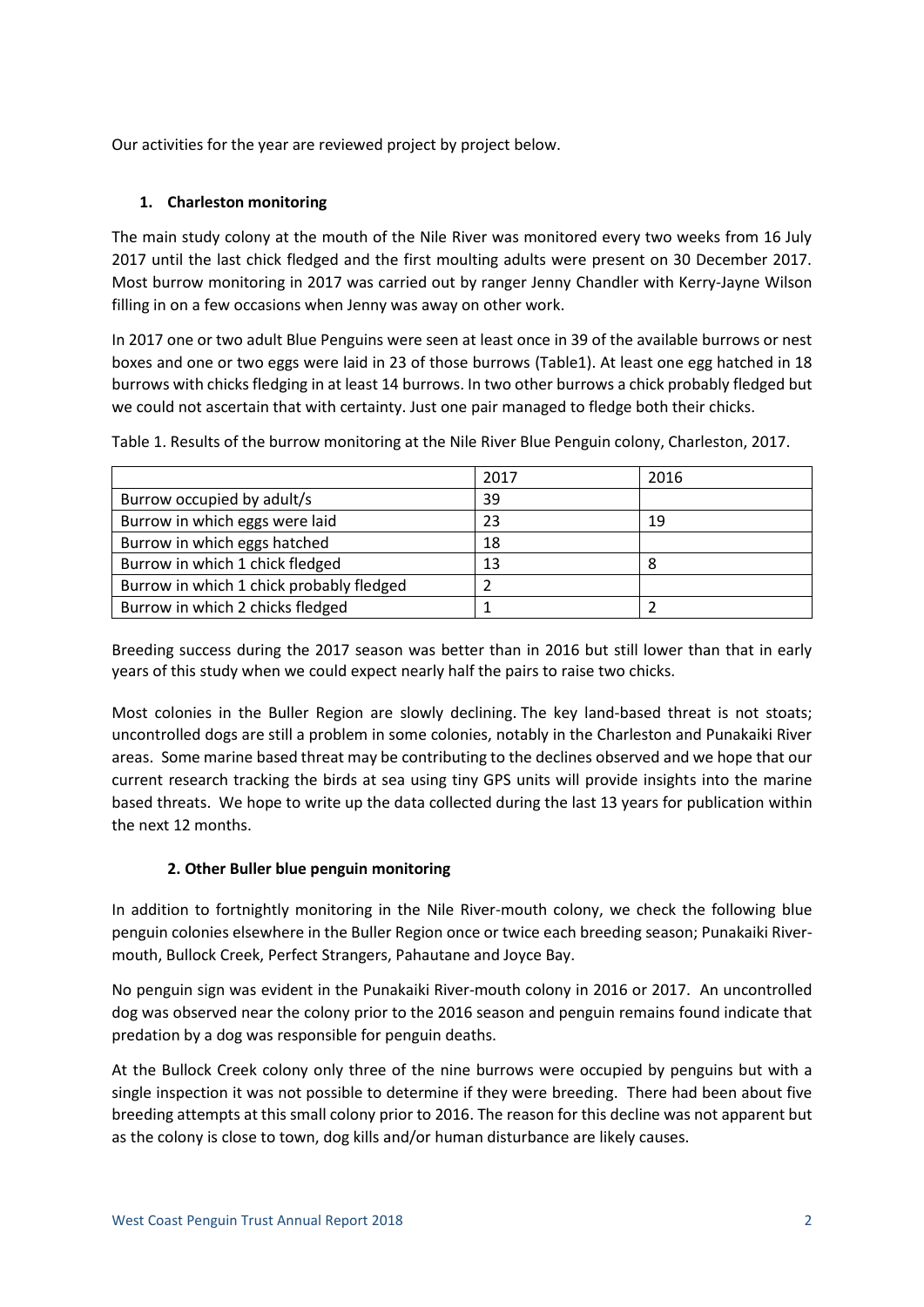Perfect Strangers colony is one of the colonies protected by the penguin fence built in 2014. The penguins nest in amongst jumbled rocks and it is impossible to monitor actual nests. There appears to be a small increase in penguin activity at this site since the fence was built.

The Pahautane colony is also protected by the penguin fence and, like Perfect Strangers, nests cannot be inspected due to the nature and depth of the limestone crevices. Three new rock and cement nest boxes were installed in 2016 hoping that these will be occupied by penguins and breeding success can be monitored. A small cave and other nearby burrows have been visited by penguins but do not yet have penguins nesting there. This colony is adjacent to that bit of highway where most penguins were run over before the penguin fence was built and presumably many of the birds killed had nested in this colony. No penguins have been killed on the highway since the fence was built and we hope that penguin numbers will now slowly increase.

Joyce Bay had 15 occupied burrows in 2017 up from just nine the year before but still fewer than the 35 found in 2008. During the last three seasons, few birds have bred there and there has been little sign of penguin activity leading us to suspect that the number of adult penguins killed by dogs at this once thriving colony since 2008 has been greatly underestimated. Planned sub-division in Joyce Bay will result in increased pressure on birds there.

The Rahui Colony is on private land and for both 2016 and 2017 the landowners asked that we did not disturb their penguins. Anecdotal information indicates that numbers breeding in this colony continue to increase.

Most penguin colonies in the Buller Region are in decline, by far the major land-based threat being roaming dogs although planned land development poses an additional threat to the once thriving Joyce Bay colony. The Truman's colony near Punakaiki has been all but extirpated probably by disturbance during night time visits by tourists from a nearby backpackers. There is a demand from tourists to view penguins but uncontrolled viewing results in disturbance to the birds that tend to then abandon that colony. The Trust is investigating the possibility for controlled paid viewing of penguins.

Those colonies that are protected, Rahui (private land), Perfect Strangers and Pahautane (penguin fence), are stable or recovering.

### **3. Cape Foulwind.**

The penguin and shearwater colonies adjacent to the Cape Foulwind Seal Colony Walkway have been a focus for the WCPT ever since the Trust began. In past years we have worked with DOC revamping the interpretive signs and we manage both blue penguin and sooty shearwater colonies with a vision that numbers will increase to enable public viewing of both species. Shearwater numbers have increased to the point that, on summer evenings, visitors should see a few birds circling overhead before crashing into the flaxes where they breed. From just 2-3 eggs laid each year when management began, in the last three years eggs have been laid in 13-16 burrows annually. Shearwaters are extremely vulnerable to predation by stoats. The Trust maintains trap-lines at the penguin and sooty shearwater colonies at Cape Foulwind and traps are checked fortnightly from late July to April. These trap-lines are primarily to kill stoats to protect the shearwaters and to prevent stoats and rats from accessing predator-free Wall Island just offshore. While we have enabled shearwaters numbers to increase, few if any have successfully fledged chicks. In 2017 we increased our trapping effort adding 10 Goodnature self-resetting A24 traps to the existing traplines, but even greater trapping effort is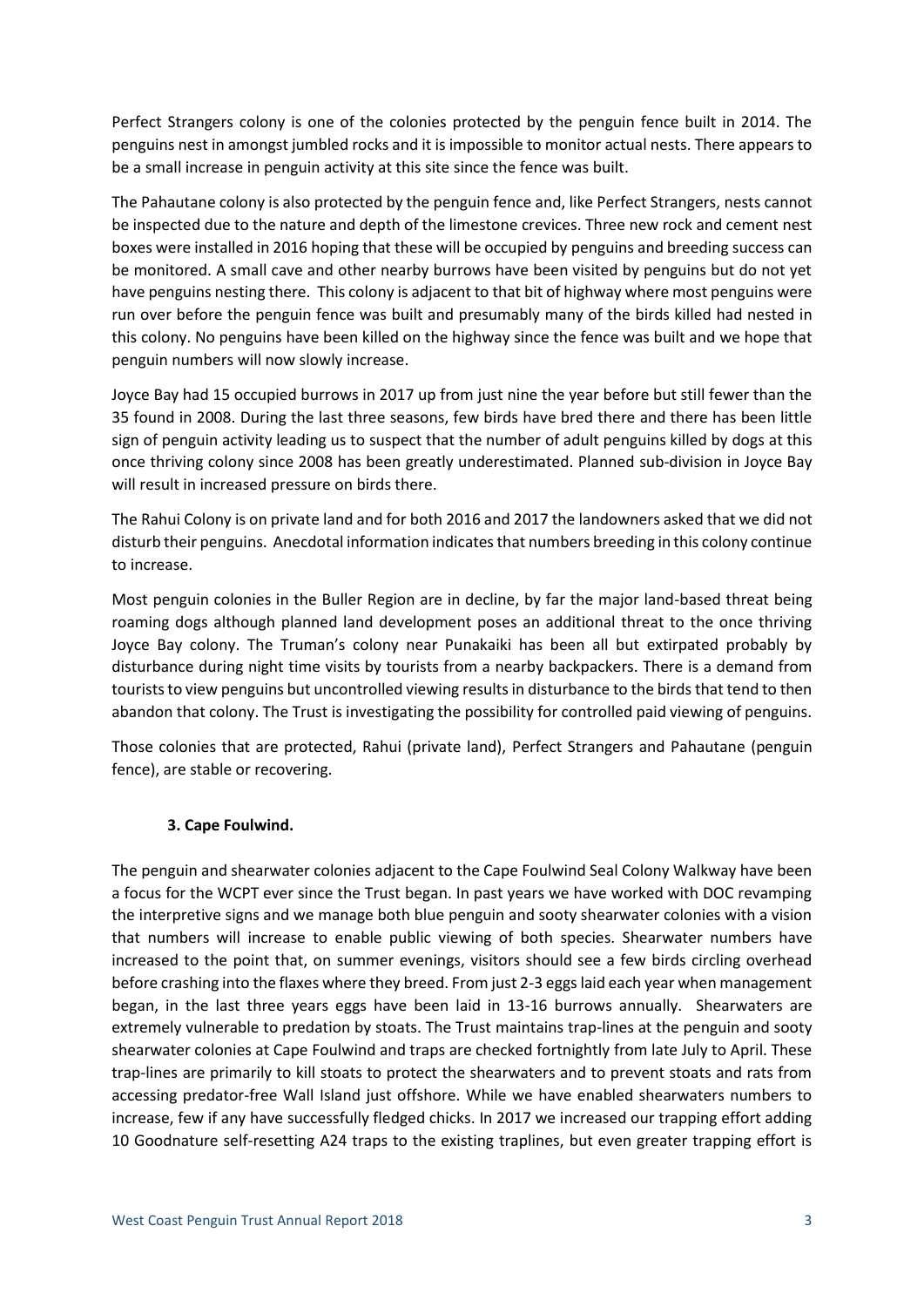required. Motion activated cameras were installed at five shearwater burrows to document predation events, but the video clips are yet to be viewed.

# **4. Coast Road penguin fences**

The three fences erected between 2012 and 2015 along those bits of the Coast Road where most penguin road-kills occurred continue to remain effective with no road-kills reported from those areas since the fences were built. Prior to the fences being built, 6-8 adult penguins were killed there annually. New Zealand Transport Agency have kindly provided \$5000/year for fence maintenance to be carried out by Fulton Hogan and/or WestReef Services.

# **5. Blue penguin foraging study**

Our blue penguin foraging study was funded by a grant from the JS Watson Trust through Forest and Bird and supported in kind and with analytical help from Te Papa. A paper incorporating our tracking studies up to and including 2016 along with similar studies carried out in Wellington and the outer Marlborough Sounds has been published in the New Zealand Journal of Zoology; a summary of the findings and a link to the paper can be found a[t http://www.bluepenguin.org.nz/foraging-study/.](http://www.bluepenguin.org.nz/foraging-study/)

In 2017 we tracked blue penguins at Charleston in August and October. In August we obtained five tracks from three penguins; the birds were feeding up to 150 km offshore mostly to the north-west of the colony with one track looping west then south-west of Charleston. In October we obtained five tracks from two birds that had dependant chicks onshore. Both birds were feeding to the north-west of the colony generally 20-25 km offshore.

# **6. Education project**

Our education ranger, Lucy Waller, has made connections with various schools in the Greymouth and Hokitika area. With the primary schools she is using our education resource developed in 2014 by Zoe Watson. Rather than one off visits to as many schools as possible, Lucy is instead developing on going connections with more intensive programmes at selected schools both in the classroom and in the field, and based upon our resource, over the years expanding this to more schools. This is proving to be more successful at developing conservation awareness than our previous strategy. This year, Lucy has also been exploring ways to connect with secondary schools, and Lucy and Jenny attended the Schools Science Fair in Westport in August.

# **7. Awareness and outreach**

The West Coast Penguin Trust uses penguins to take conservation messages into West Coast homes through our work in schools (see above) and to the wider Coast community through our awareness and outreach programme. Regular updates on our work appear on our website and facebook page with periodic media releases in local newspapers. Where possible, we attend local markets and events. While the sales at these events help offset costs, connecting with West Coast people is our primary purpose at these events. Thus, we favour those events where we connect with locals over those attended mostly by tourists. We attend the summer markets at Fox River two or three times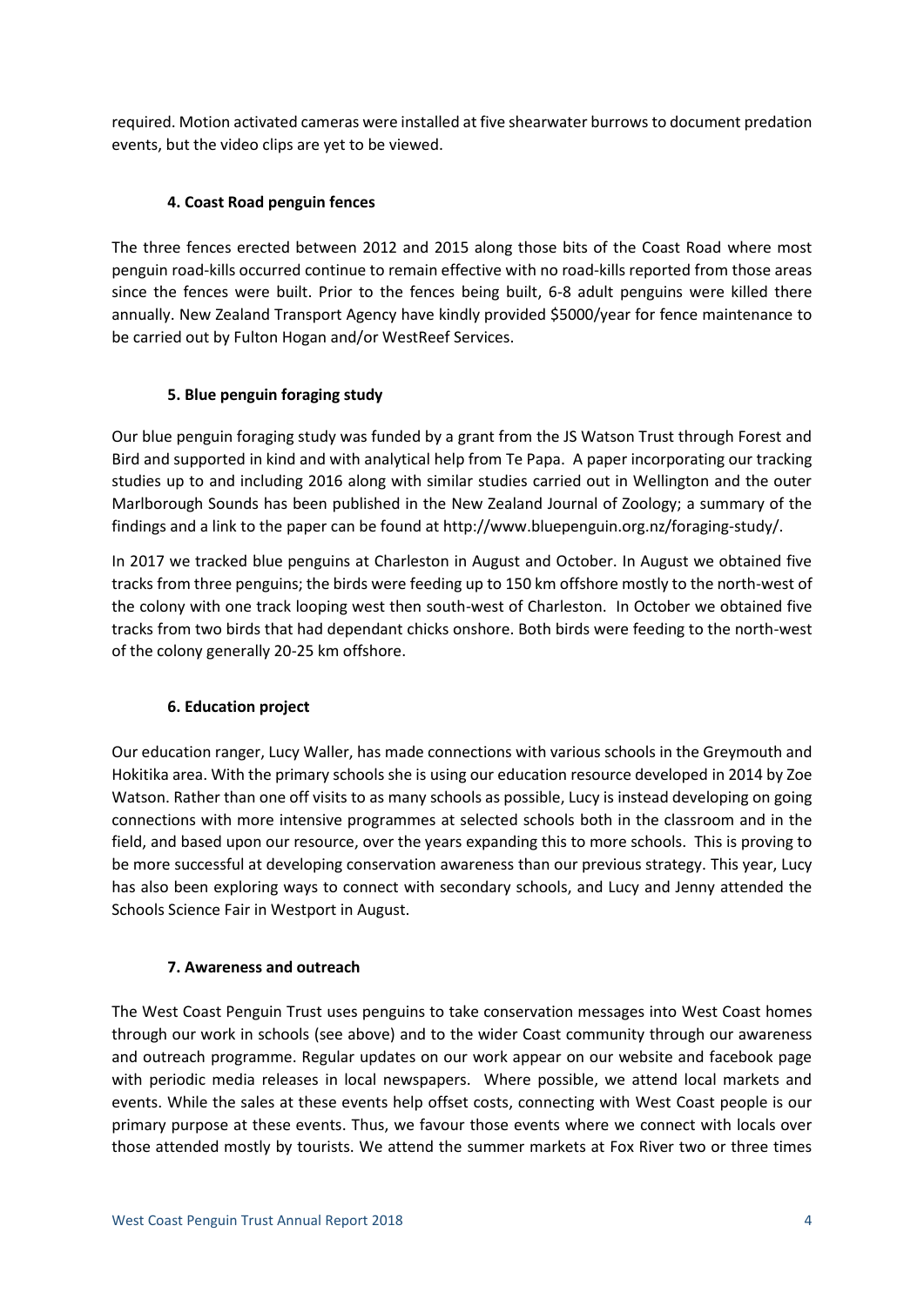each season, the annual Punakaiki Petrel (Taiko) Festival market and last year we attended the Grey Street Fare, the Camerons annual market and an Okarito market event.

The Petrel Festival, the Tauranga Bay Conservation day and the Charleston 151 anniversary events provided great opportunities to meet locals and offer talks and field visits. Public talks have also been given by Trustee Robin Long in Hokitika and Chairperson Kerry-Jayne Wilson in Westport.

We are enormously grateful to those businesses that give us donations or make a collection box available. The tee shirts and reusable shopping bags kindly designed for us by Giselle are popular sales items. We reprinted out West Coast Seabirds leaflet and thanks go to designer Jason Blair for his work on this.

To ensure that penguin and seabird habitat is protected and penguins and other seabirds are not adversely impacted by development, we maintain a watching brief for consent applications and management plans.

# **8. Tawaki pre-predator control project**

This project was funded by a DOC Community Conservation grant and the final report on our four years' work is available on the Trust's website: [http://www.bluepenguin.org.nz/wp](http://www.bluepenguin.org.nz/wp-content/uploads/Tawaki-report-2018-Final.pdf)[content/uploads/Tawaki-report-2018-Final.pdf.](http://www.bluepenguin.org.nz/wp-content/uploads/Tawaki-report-2018-Final.pdf)

The project was designed to assess which predators posed a threat to Fiordland penguins in South Westland, using motion activated cameras to record visits to nests by potential predators. The summary and conclusions from that final report are:

- 1. Nests of Fiordland Penguins were monitored using motion activated cameras for four breeding seasons at two colonies and a single breeding season at a third colony, all in South Westland.
- 2. The objective was to determine which introduced mammals preyed on Fiordland Penguin eggs, chicks or adults.
- 3. Stoats were the only introduced mammals recorded preying on Fiordland penguin eggs or chicks, but only in some years with marked differences in the level of predation between our two study colonies. The reasons for the year to year and site to site differences observed could not be determined.
- 4. Landscape level predator control appears to benefit Fiordland penguins but data to support this is largely anecdotal. Further research is required.
- 5. Predation by stoats appears most intense in years following masting of beech or podocarps in nearby forests, but more rigorous testing of this is required.
- 6. Landscape level control of predators immediately following masting in nearby forests appears likely to benefit Fiordland Penguins.
- 7. Possums, rats and mice do not appear to pose a threat to Fiordland penguins.
- 8. Fiordland penguins do not perceive any of the introduced mammals present as a threat.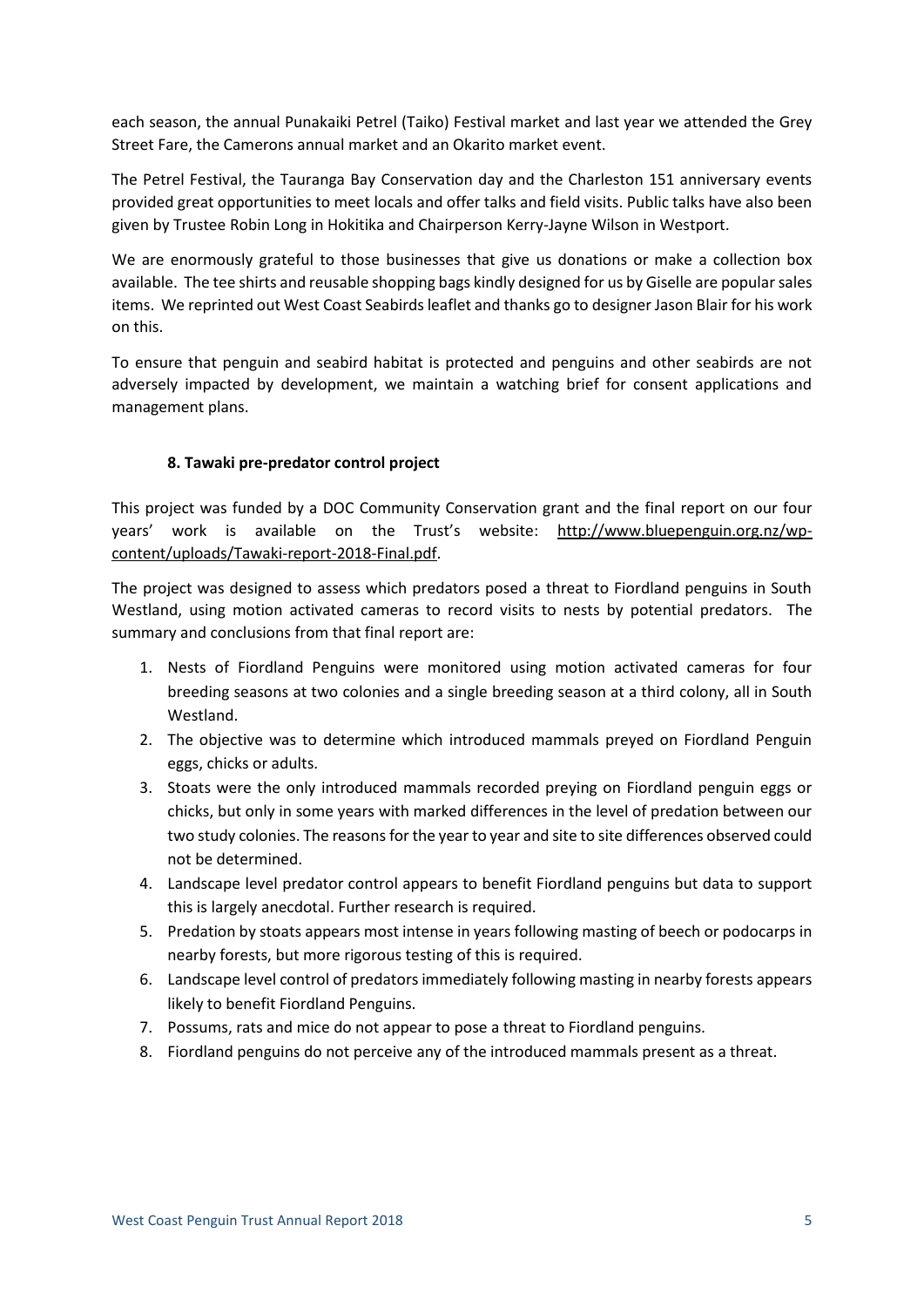## **9. The Tawaki Project and Tawaki Coalition**

The Tawaki Project (TTP) is led by Dr Thomas Mattern and Dr Ursula Ellenberg, and the close collaboration between the WCPT and TTP has been recognised by us uniting under the banner of The Tawaki Coalition (TTC). The TTC provides both parties with advantages when seeking funding and allows us to more easily share resources and expertise. Both projects share a study site at Jackson Head which has allowed both projects to share logistics saving money for both and reducing the number of fieldworkers at that site. The Taronga Zoo in Sydney and the Wellington Zoo are the initial funders of The Tawaki Coalition, which aims to work together to achieve the greatest conservation outcomes for the species based upon good science.

## **10. Seal Island shag monitoring.**

Despite being the most common New Zealand breeding shag there has been very little research on the endemic spotted shag. Trust chairperson Kerry-Jayne Wilson has monitored a breeding colony of spotted shags on Seal Island at approximately monthly intervals since 2011. The shags at this colony were counted 12 times since 1 June 2017. The colony was occupied each visit up to and including 3 December 2017 but at most just two shags have been present on each of five visits on or after 20 December 2017. The reason for their absence is not apparent but it could be related to the unusually warm seas off the West Coast last summer. Eventually she will write a paper on population changes and the breeding cycle of these shags. This project is not funded by DOC CCPF2 035. Voluntary time on this project amounts to about 24 hours/year.

# **11. Seal Island seabird survey and restoration project**

Seal Island sits just offshore from Fox River and can be accessed by foot at very low tides or by kayak in calm weather. Previous visits by DOC and the WCPT found some nationally rare coastal plants on the island. There are two small sooty shearwater colonies and red-billed gulls and white-fronted terns also nest there. Tracking tunnels indicated that mice are the only introduced mammal present.

A trapline has been established on the adjacent mainland in order to try and prevent stoats and rats accessing the island. In 2018 additional visits will be made to obtain further data on the numbers of seabirds present and extra tracking tunnels will be deployed. We have invited a lizard expert to accompany us to undertake a search for lizards and we plan to have a botanist visit the island to determine the status of any rare coastal plants that may be present.

# **12. Westland petrel survey**

For this project we work in collaboration with Dr Sue Waugh from Te Papa who is leading the Westland Petrel research. The WCPT undertakes most of the monitoring of burrow occupation and breeding success in the smaller Rowe Colony and assists Dr Waugh in the larger Study Colony as required. Annual monitoring of other colonies in the Scotsman's Creek catchment is a priority and the Trust continues to work with DOC and Dr Waugh to achieve this.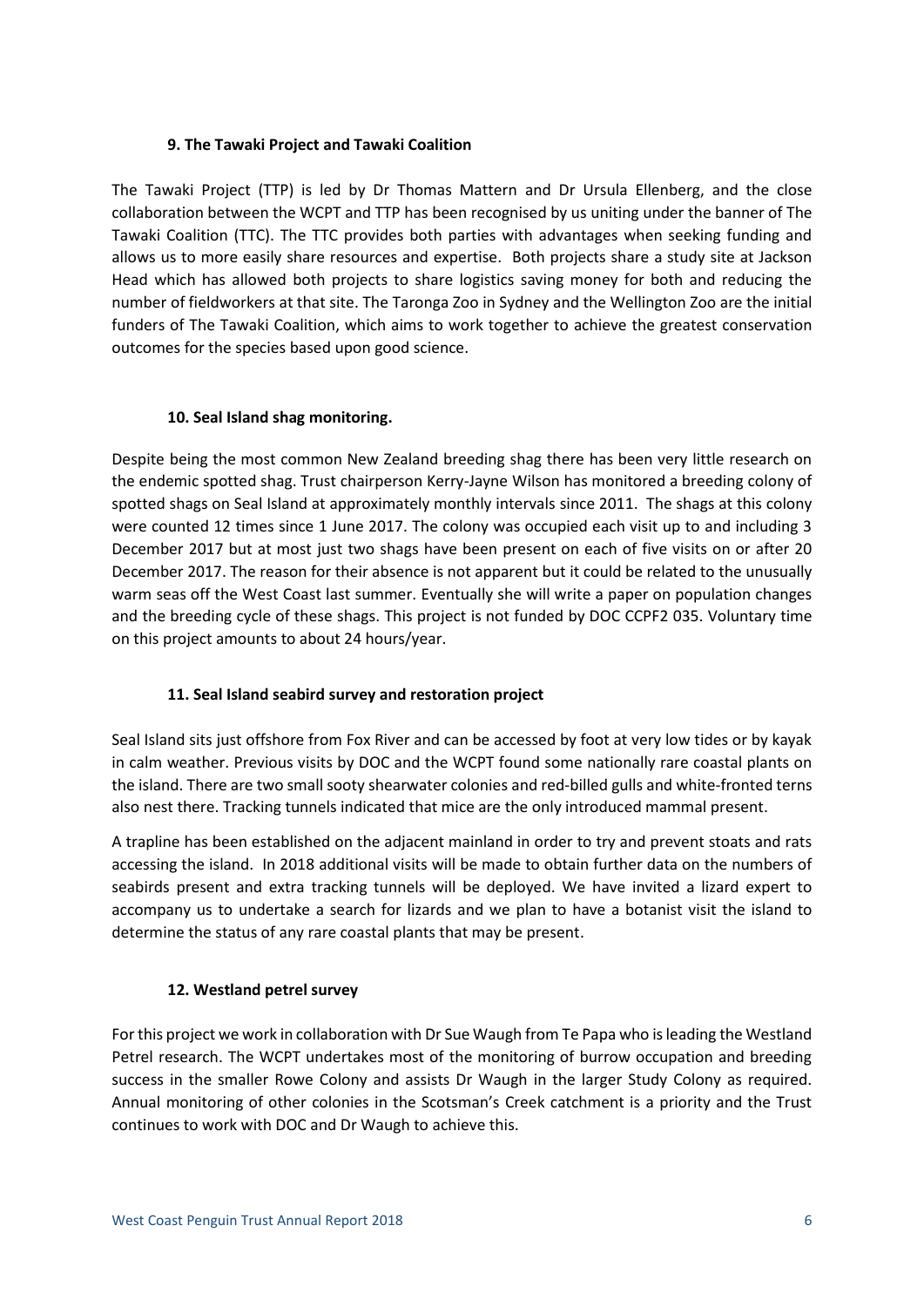# **13. Cobden Aromahana Sanctuary Project (CASRA)**

With DOC, Council and community support, this project is going from strength to strength. The Trust provided material for a series of information panels on penguins and other coastal birds, one of which was taken out by ex-cyclone Fehi and needs to be replaced.

A few blue penguins nest in the area but road-kill and dogs have posed threats to them. The lagoon area has been developed primarily for recreation and new walkways are being enjoyed by dog walkers; most dogs are now on leads. New Council signs proclaim the presence of penguins and we have welcomed consultation from the Council when planning new developments in the area. Meanwhile we continue to contribute to the project as appropriate.

# **14. Community Conservation Leadership workshop**

The WCPT is one of the largest of the West Coast community conservation groups and over the last 10 years we have encountered many of the challenges facing community groups working on the Coast. The DOC Community Conservation Fund has provided seed money for us to run a symposium where experts will present talks and workshops to upskill ourselves and other community groups. This event will be held on 14 June 2018 with fieldtrips visiting a variety of conservation projects the following day. Preparation for this event continues to require a lot of our manager's and Trustees' time, but with presenters confirmed, supporters and sponsors on board and enrolment numbers increasing day by day we look forward to a successful event.

# **15. Upskilling Trust staff and Trustees**

Our manager, four of the Trustees and our education ranger attended the Oamaru Penguin Symposium 3-4 May 2018. This biennial event is less formal than most conferences attracting researchers, wildlife managers, conservation workers and others interested in penguins. It is a good opportunity to hear about current penguin research and conservation, and to network with other people working with penguins. These meetings are particularly important for those of us in the provinces who have fewer opportunities to network than do city dwellers.

The next International Penguin Congress is due to be held in Dunedin in August 2019. The Trust plans to send a large delegation to that event.

# **16. Trust board meetings**

The Trustees met four times over the last year. There has been a lot of Trust business to get through each time so on two occasions we have stayed together the night following the meeting to enable discussions to continue. Even with these meetings, most Trust business is still conducted by email. With Trustees and staff spread from Westport to south of Hokitika, wherever on the Coast we meet there are significant travel costs. Our funding from the DOC Community Conservation Partnership Fund has met meeting costs and continues to do so under the DOC Conservation Fund, for which we are enormously grateful.

We enjoyed a month-long internship by two Americans, Micaela O'Leary and Niko George from the outdoors company Patagonia. They took a long hard look at many aspects of the Trust's operations,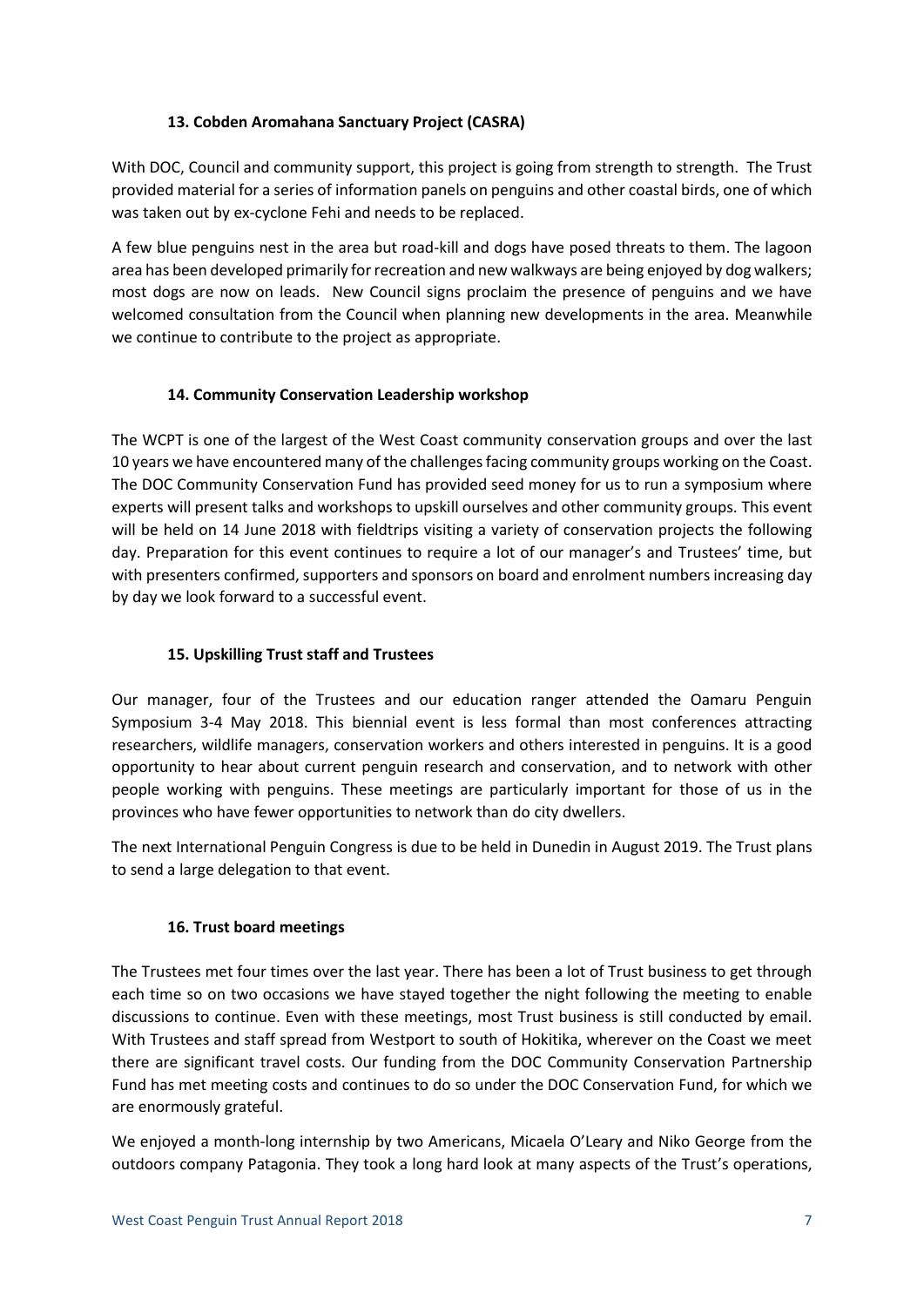particularly relating to awareness, and made numerous useful suggestions how we could operate more efficiently.

#### **Thanks to our sponsors and supporters**

We are very grateful for the on-going support we have received from our sponsors, supporters, regular donors, and those who have provided in-kind support. Without their assistance, plus that of numerous volunteers, we would have achieved so much less over the past year. Special mention goes to the following:

DOC Community Conservation Fund Lottery – Environment & Heritage Museum of New Zealand Te Papa Tongarewa Taronga Conservation Society Australia John Dunbier & Mont d'Or Mining Wellington Zoo Trust The Sargood Bequest Predator Free New Zealand Scotlands Te Kiteroa Fund The Lion Foundation Greenstone Helicopters Bernie Calder Buller District Council Community Fund West Coast Community Trust Pancake Rocks Café Kim & Stu Free & Canterbury Pet Foods Daniel Beetham Denise Tilling Rona Spencer

Michael Humphries Thanks a Bunch Florist, Nelson Tumbleweed Tees Breakers Boutique Accommodation Birds Ferry Lodge Wilderness Gallery, Hokitika Rohan Wanigasekera Anna McKay NG Bishop Nicky Armstrong and Peng J's Café, Westport Punakaiki Crafts and Café Nikau Ross Store Hokitika i-Site Underworld Adventures, Charleston SunshiNZ, Hokitika Thanks also to those whitebaiters who have donated to our Trust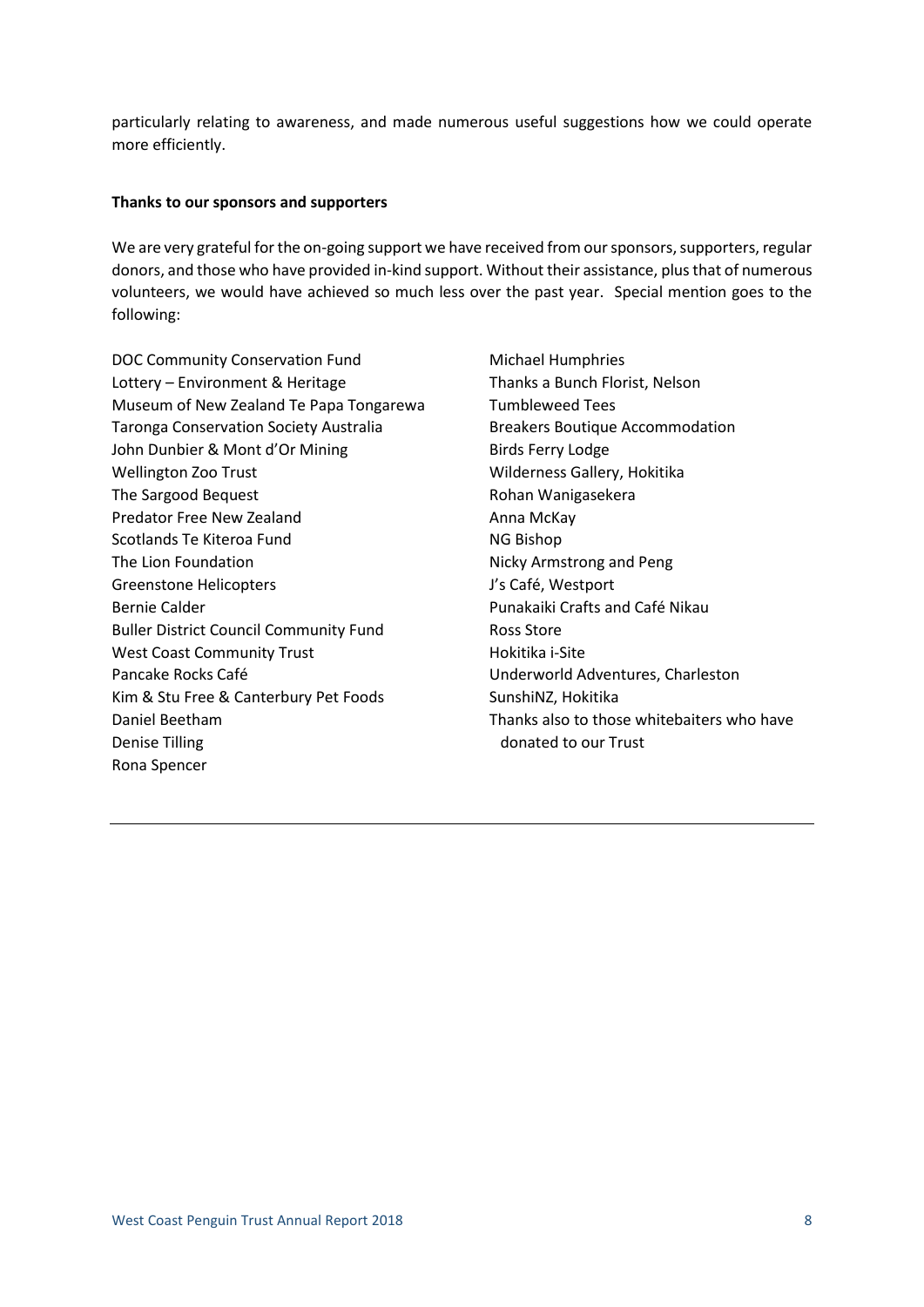### **The West Coast Penguin Trust – who we are:**

## **Patron**

Craig Potton

## **Trustees**

Jill Cotton Leon Dalziel Scott Freeman (resigned May 2018) Robin Long Marg Costello Kerry-Jayne Wilson (Chair) Tim Shaw, Advisory Trustee from Department of Conservation Reuben Lane (Advisory Trustee)

**Manager Inger Perkins** 

**Rangers** Robin Long, Jenny Chandler and Lucy Waller

(all staff are part time)

**Web site services** Leon Dalziel of Baby-e Website Design